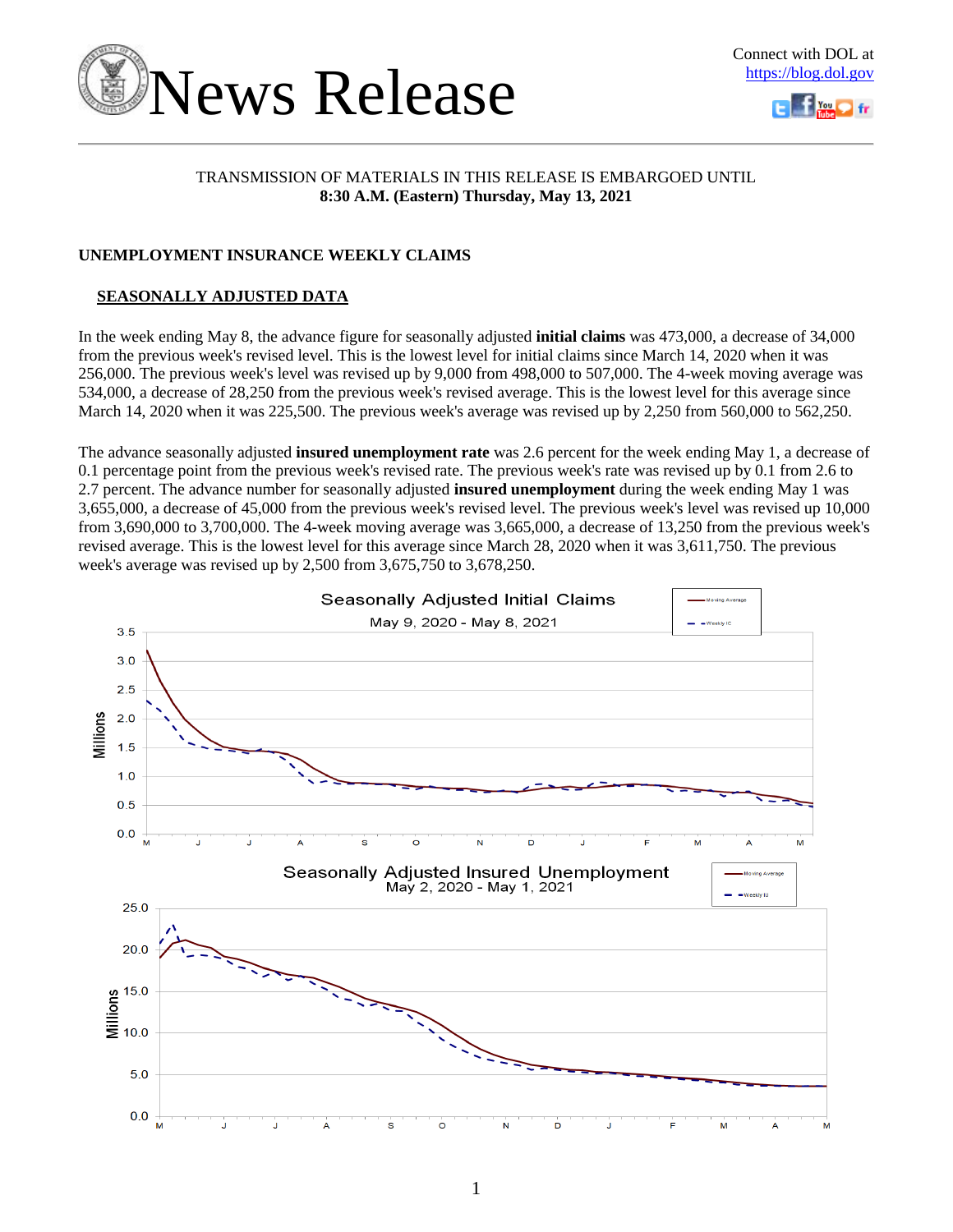### **UNADJUSTED DATA**

The advance number of actual initial claims under state programs, unadjusted, totaled 487,436 in the week ending May 8, a decrease of 26,286 (or -5.1 percent) from the previous week. The seasonal factors had expected an increase of 7,909 (or 1.5 percent) from the previous week. There were 2,326,632 initial claims in the comparable week in 2020. In addition, for the week ending May 8, 52 states reported 103,571 initial claims for Pandemic Unemployment Assistance.

The advance unadjusted insured unemployment rate was 2.7 percent during the week ending May 1, unchanged from the prior week. The advance unadjusted level of insured unemployment in state programs totaled 3,709,566, a decrease of 86,659 (or -2.3 percent) from the preceding week. The seasonal factors had expected a decrease of 41,615 (or -1.1 percent) from the previous week. A year earlier the rate was 14.3 percent and the volume was 20,855,301.



The total number of continued weeks claimed for benefits in all programs for the week ending April 24 was 16,855,264, an increase of 696,152 from the previous week. There were 21,863,056 weekly claims filed for benefits in all programs in the comparable week in 2020.

During the week ending April 24, Extended Benefits were available in the following 15 states: Alaska, California, Colorado, Connecticut, District of Columbia, Illinois, Massachusetts, Nevada, New Jersey, New Mexico, New York, Pennsylvania, Rhode Island, Texas, and the Virgin Islands.

Initial claims for UI benefits filed by former Federal civilian employees totaled 927 in the week ending May 1, a decrease of 47 from the prior week. There were 526 initial claims filed by newly discharged veterans, a decrease of 45 from the preceding week.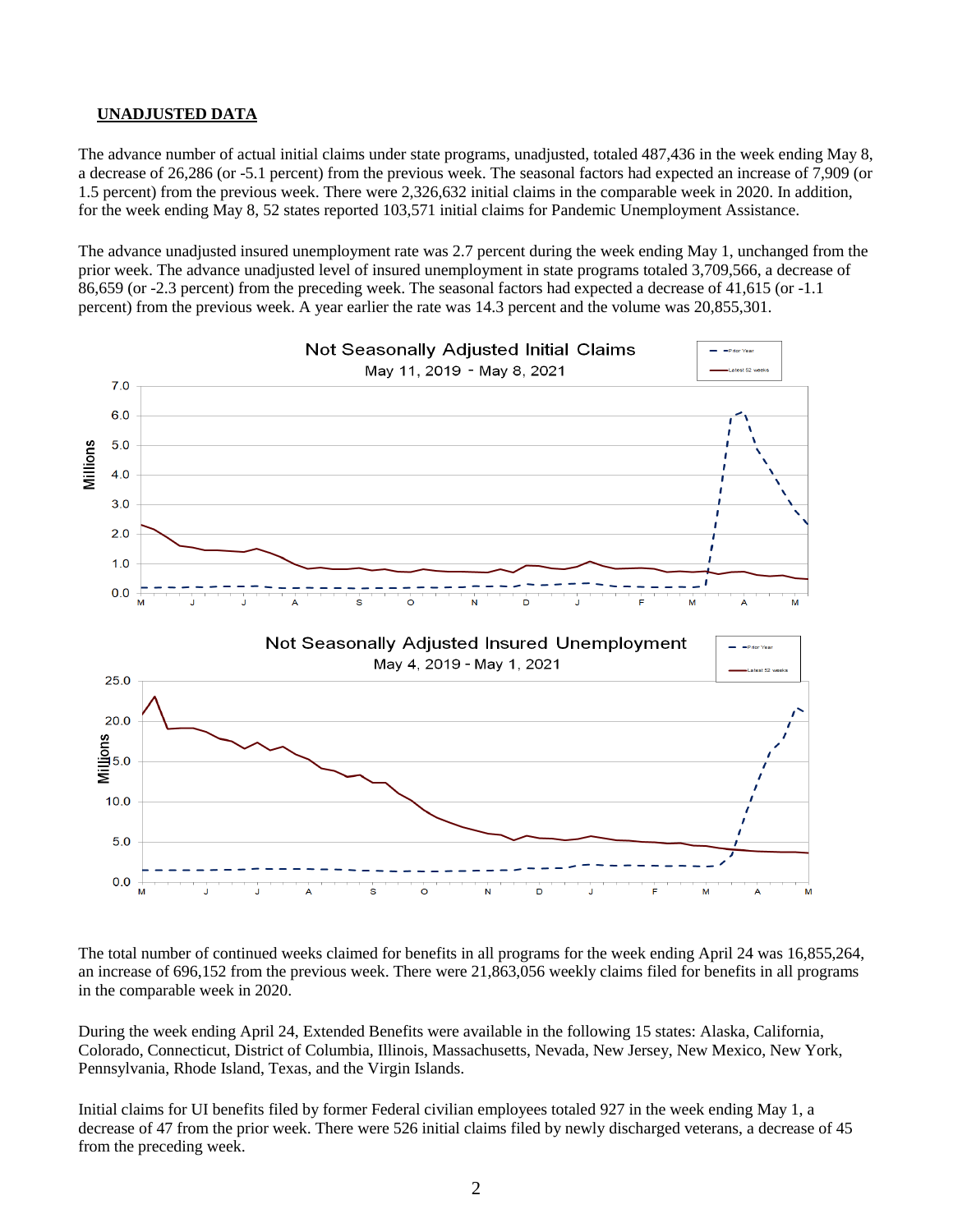There were 14,544 continued weeks claimed filed by former Federal civilian employees the week ending April 24, a decrease of 137 from the previous week. Newly discharged veterans claiming benefits totaled 7,287, a decrease of 315 from the prior week.

During the week ending April 24, 51 states reported 7,283,703 continued weekly claims for Pandemic Unemployment Assistance benefits and 51 states reported 5,265,193 continued claims for Pandemic Emergency Unemployment Compensation benefits.

The highest insured unemployment rates in the week ending April 24 were in Nevada (6.4), Connecticut (4.9), Rhode Island (4.6), Alaska (4.5), Vermont (4.5), Illinois (4.4), Puerto Rico (4.4), New York (4.2), Pennsylvania (4.0), and District of Columbia (3.6).

The largest increases in initial claims for the week ending May 1 were in Kentucky (+4,714), New Jersey (+2,002), Delaware (+1,294), Vermont (+1,142), and Puerto Rico (+824), while the largest decreases were in Virginia (-25,125), New York (-9,533), Florida (-8,252), California (-7,840), and Oklahoma (-6,392).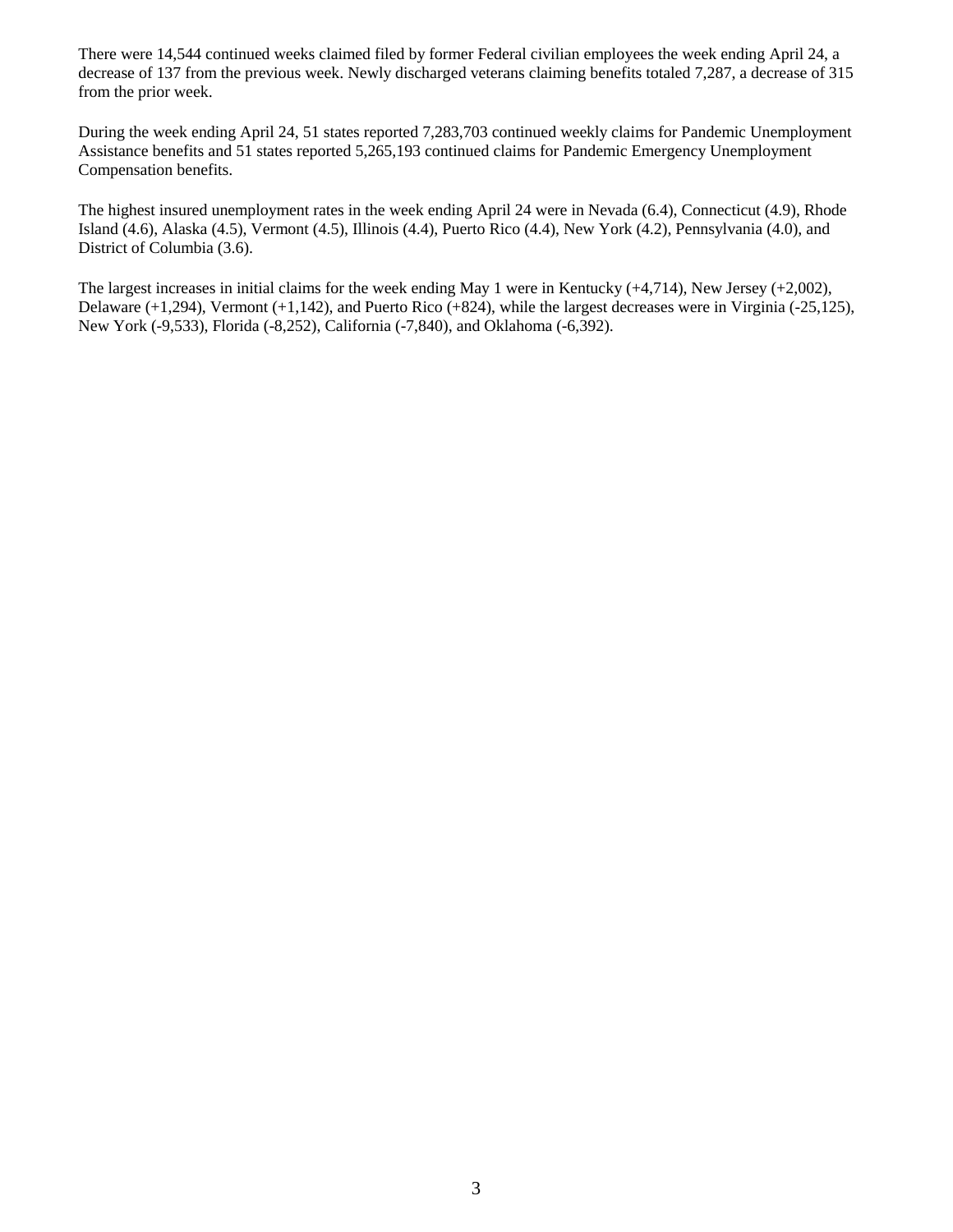### UNEMPLOYMENT INSURANCE DATA FOR REGULAR STATE PROGRAMS

| May 8     | May 1     | <b>Change</b> | April 24  | Prior Year <sup>1</sup> |
|-----------|-----------|---------------|-----------|-------------------------|
| 473,000   | 507,000   | $-34,000$     | 590,000   | 2,315,000               |
| 487,436   | 513,722   | $-26,286$     | 612,060   | 2,326,632               |
| 534,000   | 562,250   | $-28.250$     | 621,000   | 3,188,000               |
| May 1     | April 24  | <b>Change</b> | April 17  | Prior Year <sup>1</sup> |
| 3,655,000 | 3,700,000 | $-45,000$     | 3,653,000 | 20,823,000              |
| 3,709,566 | 3,796,225 | $-86,659$     | 3,783,595 | 20,855,301              |
| 3,665,000 | 3,678,250 | $-13,250$     | 3,682,500 | 19,053,250              |
| 2.6%      | 2.7%      | $-0.1$        | 2.6%      | 14.3%                   |
| 2.7%      | 2.7%      | 0.0           | 2.7%      | 14.3%                   |
|           |           |               |           |                         |

### INITIAL CLAIMS FILED IN FEDERAL PROGRAMS (UNADJUSTED)

| <b>WEEK ENDING</b>                  | May 8   | May 1    | <b>Change</b> | April 24                       |
|-------------------------------------|---------|----------|---------------|--------------------------------|
| Pandemic Unemployment<br>Assistance | 103.571 | 101,815  | $+1.756$      | 121,406                        |
| <b>WEEK ENDING</b>                  | May 1   | April 24 | <b>Change</b> | <b>Prior Year</b> <sup>1</sup> |
| Federal Employees (UCFE)            | 927     | 974      | -47           | 2,032                          |
| Newly Discharged Veterans (UCX)     | 526     | 571      | $-45$         | 1,257                          |

### CONTINUED WEEKS CLAIMED FILED FOR UI BENEFITS IN ALL PROGRAMS (UNADJUSTED)

| <b>WEEK ENDING</b>                            | April 24   | April 17   | <b>Change</b> | Prior Year <sup>1</sup> |
|-----------------------------------------------|------------|------------|---------------|-------------------------|
| <b>Regular State</b>                          | 3,767,444  | 3,756,019  | $+11,425$     | 21,704,813              |
| <b>Federal Employees</b>                      | 14.544     | 14,681     | $-137$        | 16,851                  |
| <b>Newly Discharged Veterans</b>              | 7.287      | 7,602      | $-315$        | 11,756                  |
| Pandemic Unemployment Assistance <sup>3</sup> | 7,283,703  | 6,863,451  | $+420,252$    | <b>NA</b>               |
| Pandemic Emergency UC <sup>4</sup>            | 5,265,193  | 4,973,804  | $+291,389$    | <b>NA</b>               |
| Extended Benefits <sup>5</sup>                | 433.209    | 453,666    | $-20.457$     | 434                     |
| State Additional Benefits <sup>6</sup>        | 1,665      | 1,667      | $-2$          | 6,527                   |
| $STC / Workshare$ <sup>7</sup>                | 82.219     | 88.222     | $-6,003$      | 122,675                 |
| TOTAL <sup>8</sup>                            | 16,855,264 | 16,159,112 | $+696,152$    | 21,863,056              |
|                                               |            |            |               |                         |

### FOOTNOTES

SA - Seasonally Adjusted Data, NSA - Not Seasonally Adjusted Data Continued weeks claimed represent all weeks of benefits claimed during the week being reported, and do not represent weeks claimed by unique individuals.

- 1. Prior year is comparable to most recent data.
- 2. Most recent week used covered employment of 139,248,565 as denominator.
- 3. Information on the Pandemic Unemployment Assistance (PUA) program can be found in UIPL 16-20: PUA Program [information](https://wdr.doleta.gov/directives/corr_doc.cfm?DOCN=4628)
- 4. Information on the Pandemic Emergency Unemployment Compensation (PEUC) program can be found in Unemployment Insurance Program Letter (UIPL) 17-20: [PEUC Program information](https://wdr.doleta.gov/directives/corr_doc.cfm?DOCN=8452)
- 5. Information on the EB program can be found here: **EB Program information**
- 6. Some states maintain additional benefit programs for those claimants who exhaust regular benefits, and when applicable, extended benefits. Information on states that participate, and the extent of benefits paid, can be found starting on page 4-4 of this link: [Extensions and Special Programs PDF](https://oui.doleta.gov/unemploy/pdf/uilawcompar/2020/special.pdf#page=4)
- 7. Information on STC/Worksharing can be found starting on page 4-8 of the following link: [Extensions and Special Programs](https://oui.doleta.gov/unemploy/pdf/uilawcompar/2019/special.pdf#page=8)  [PDF](https://oui.doleta.gov/unemploy/pdf/uilawcompar/2019/special.pdf#page=8)
- 8. Totals include PUA Unemployment for the appropriate corresponding week.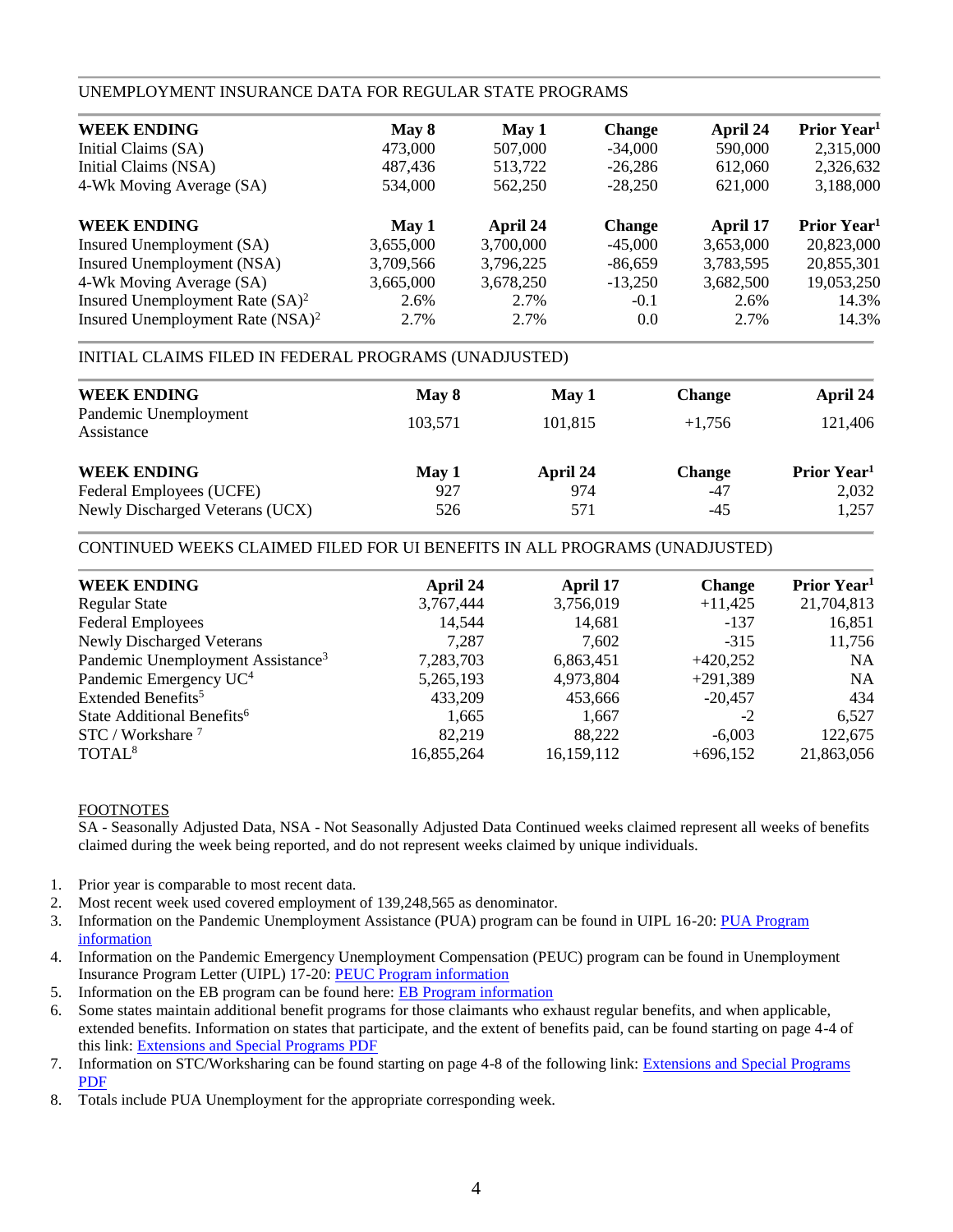### Advance State Claims - Not Seasonally Adjusted

| Initial Claims Filed During Week Ended May 8 |         |          | Insured Unemployment For Week Ended May 1 |           |           |           |  |
|----------------------------------------------|---------|----------|-------------------------------------------|-----------|-----------|-----------|--|
| <b>STATE</b>                                 | Advance | Prior Wk | Change                                    | Advance   | Prior Wk  | Change    |  |
| Alabama                                      | 9,311   | 10,325   | $-1,014$                                  | 15,350    | 18,099    | $-2,749$  |  |
| Alaska                                       | 3,477   | 2,829    | 648                                       | 12,263    | 12,949    | $-686$    |  |
| Arizona                                      | 5,537   | 7,267    | $-1,730$                                  | 53,138    | 54,641    | $-1,503$  |  |
| Arkansas                                     | 2,474   | 2,654    | $-180$                                    | 19,095    | 20,053    | $-958$    |  |
| California                                   | 70,442  | 70,766   | $-324$                                    | 601,735   | 583,538   | 18,197    |  |
| Colorado                                     | 4,712   | 4,503    | 209                                       | 61,286    | 61,309    | $-23$     |  |
| Connecticut                                  | 4,959   | 4,918    | 41                                        | 74,117    | 76,013    |           |  |
|                                              |         |          |                                           |           |           | $-1,896$  |  |
| Delaware                                     | 4,168   | 5,466    | $-1,298$                                  | 12,029    | 11,312    | 717       |  |
| District of Columbia                         | 1,864   | 1,551    | 313                                       | 19,230    | 19,891    | $-661$    |  |
| Florida                                      | 14,872  | 19,765   | $-4,893$                                  | 121,032   | 126,561   | $-5,529$  |  |
| Georgia                                      | 32,466  | 25,429   | 7,037                                     | 121,316   | 139,595   | $-18,279$ |  |
| Hawaii                                       | 2,786   | 2,794    | $\mbox{-}8$                               | 17,287    | 17,405    | $-118$    |  |
| Idaho                                        | 2,162   | 3,392    | $-1,230$                                  | 7,653     | 9,680     | $-2,027$  |  |
| Illinois                                     | 17,931  | 15,134   | 2,797                                     | 218,034   | 247,832   | $-29,798$ |  |
| Indiana                                      | 8,130   | 8,581    | $-451$                                    | 64,143    | 64,342    | $-199$    |  |
| Iowa                                         | 3,649   | 3,145    | 504                                       | 26,193    | 27,764    | $-1,571$  |  |
| Kansas                                       | 1,669   | 2,390    | $-721$                                    | 10,627    | 8,551     | 2,076     |  |
| Kentucky                                     | 11,115  | 12,151   | $-1,036$                                  | 24,140    | 21,323    | 2,817     |  |
| Louisiana                                    | 6,712   | 6,783    | $-71$                                     | 48,863    | 52,018    | $-3,155$  |  |
| Maine                                        | 1,241   | 1,391    | $-150$                                    | 12,088    | 13,721    | $-1,633$  |  |
| Maryland                                     | 8,098   | 8,677    | $-579$                                    | 41,529    | 45,129    | $-3,600$  |  |
| Massachusetts                                | 10,476  | 11,881   | $-1,405$                                  | 83,630    | 111,869   | $-28,239$ |  |
| Michigan                                     | 16,767  | 31,356   | $-14,589$                                 | 122,323   | 122,497   | $-174$    |  |
| Minnesota                                    | 6,203   | 4,310    | 1,893                                     | 80,717    | 80,853    | $-136$    |  |
| Mississippi                                  | 3,805   | 3,528    | 277                                       | 25,817    | 27,390    | $-1,573$  |  |
| Missouri                                     | 6,306   | 8,305    | $-1,999$                                  | 55,669    | 57,477    | $-1,808$  |  |
| Montana                                      | 1,416   | 1,484    | $-68$                                     | 9,342     | 10,267    | $-925$    |  |
| Nebraska                                     | 1,527   | 1,409    | 118                                       | 7,002     | 8,421     | $-1,419$  |  |
| Nevada                                       | 8,896   | 8,979    | $-83$                                     | 76,334    | 82,203    | $-5,869$  |  |
|                                              | 1,224   | 499      | 725                                       | 19,133    | 19,319    | $-186$    |  |
| New Hampshire                                |         |          |                                           |           |           |           |  |
| New Jersey                                   | 13,101  | 14,324   | $-1,223$                                  | 113,010   | 113,091   | $-81$     |  |
| New Mexico                                   | 4,140   | 3,953    | 187                                       | 26,796    | 27,449    | $-653$    |  |
| New York                                     | 23,082  | 31,523   | $-8,441$                                  | 354,570   | 369,325   | $-14,755$ |  |
| North Carolina                               | 6,709   | 7,051    | $-342$                                    | 45,816    | 48,704    | $-2,888$  |  |
| North Dakota                                 | 748     | 770      | $-22$                                     | 4,342     | 4,626     | $-284$    |  |
| Ohio                                         | 19,538  | 18,697   | 841                                       | 109,671   | 115,209   | $-5,538$  |  |
| Oklahoma                                     | 10,551  | 10,977   | $-426$                                    | 31,469    | 25,131    | 6,338     |  |
| Oregon                                       | 9,015   | 10,993   | $-1,978$                                  | 60,046    | 58,994    | 1,052     |  |
| Pennsylvania                                 | 23,951  | 21,960   | 1,991                                     | 214,768   | 214,640   | 128       |  |
| Puerto Rico                                  | 2,878   | 2,777    | 101                                       | 37,221    | 35,925    | 1,296     |  |
| Rhode Island                                 | 7,478   | 7,764    | $-286$                                    | 18,913    | 20,379    | $-1,466$  |  |
| South Carolina                               | 3,088   | 2,899    | 189                                       | 38,244    | 39,552    | $-1,308$  |  |
| South Dakota                                 | 266     | 264      | $\sqrt{2}$                                | 2,576     | 3,202     | $-626$    |  |
| Tennessee                                    | 8,194   | 8,255    | $-61$                                     | 51,671    | 52,236    | $-565$    |  |
| Texas                                        | 30,538  | 30,225   | 313                                       | 255,938   | 250,868   | 5,070     |  |
| Utah                                         | 3,731   | 3,729    | $\overline{c}$                            | 13,509    | 13,570    | -61       |  |
| Vermont                                      | 512     | 6,372    | $-5,860$                                  | 12,508    | 12,595    | $-87$     |  |
| Virgin Islands                               | 116     | $209\,$  | $-93$                                     | 1,502     | 1,316     | 186       |  |
| Virginia                                     | 12,411  | 12,231   | 180                                       | 68,517    | 55,195    | 13,322    |  |
| Washington                                   | 16,381  | 10,780   | 5,601                                     | 81,491    | 76,346    | 5,145     |  |
| West Virginia                                | 5,490   | 5,098    | 392                                       | 19,672    | 17,209    | 2,463     |  |
| Wisconsin                                    | 10,426  | 10,351   | 75                                        | 82,152    | 84,704    | $-2,552$  |  |
| Wyoming                                      | 697     | 858      | $-161$                                    | 4,049     | 3,937     | 112       |  |
| <b>US</b> Total                              |         | 513,722  |                                           |           |           |           |  |
|                                              | 487,436 |          | $-26,286$                                 | 3,709,566 | 3,796,225 | $-86,659$ |  |

Note: Advance claims are not directly comparable to claims reported in prior weeks. Advance claims are reported by the state liable for paying the unemployment compensation, whereas previous weeks reported claims reflect claimants by state of residence. In addition, claims reported as "workshare equivalent" in the previous week are added to the advance claims as a proxy for the current week's "workshare equivalent" activity.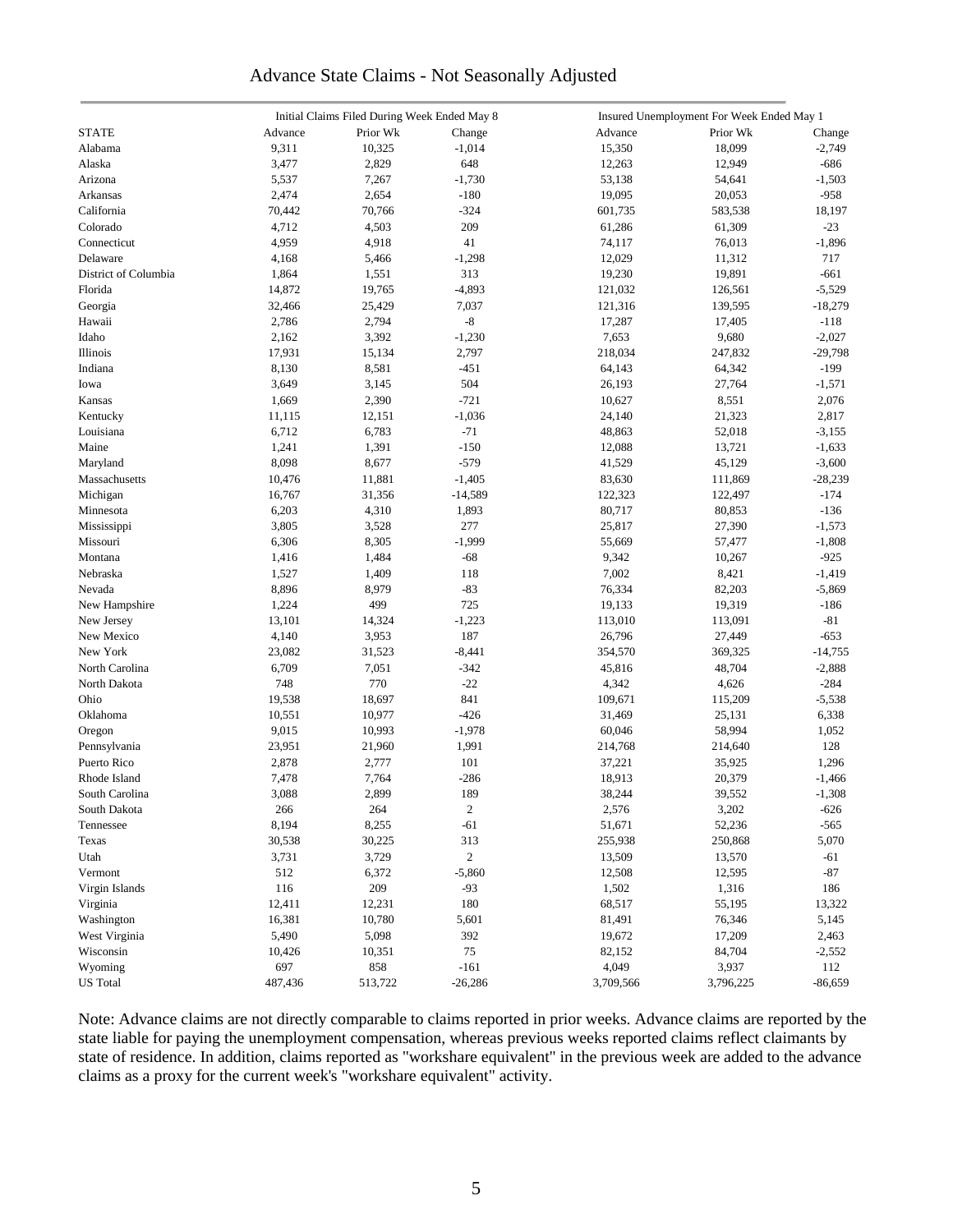# Seasonally Adjusted US Weekly UI Claims (in thousands)

|                       |                | <b>Change</b>        |          |                | Change               |           |            |
|-----------------------|----------------|----------------------|----------|----------------|----------------------|-----------|------------|
|                       | <b>Initial</b> | from<br><b>Prior</b> | 4-Week   | <b>Insured</b> | from<br><b>Prior</b> | 4-Week    |            |
| <b>Week Ending</b>    | <b>Claims</b>  | Week                 | Average  | Unemployment   | Week                 | Average   | <b>IUR</b> |
| May 2, 2020           | 2,784          | $-667$               | 3,826.50 | 20,823         | $-841$               | 19,053.25 | 14.3       |
| May 9, 2020           | 2,315          | $-469$               | 3,188.00 | 23,128         | 2,305                | 20,817.75 | 15.9       |
| May 16, 2020          | 2,149          | $-166$               | 2,674.75 | 19,181         | $-3,947$             | 21,199.00 | 13.2       |
| May 23, 2020          | 1,887          | $-262$               | 2,283.75 | 19,396         | 215                  | 20,632.00 | 13.3       |
| May 30, 2020          | 1,605          | $-282$               | 1,989.00 | 19,287         | $-109$               | 20,248.00 | 13.2       |
| June 6, 2020          | 1,537          | $-68$                | 1,794.50 | 18,927         | $-360$               | 19,197.75 | 13.0       |
| June 13, 2020         | 1,472          | $-65$                | 1,625.25 | 17,993         | $-934$               | 18,900.75 | 12.4       |
| June 20, 2020         | 1,460          | $-12$                | 1,518.50 | 17,713         | $-280$               | 18,480.00 | 12.2       |
| June 27, 2020         | 1,436          | $-24$                | 1,476.25 | 16,780         | $-933$               | 17,853.25 | 11.5       |
| July 4, 2020          | 1,398          | $-38$                | 1,441.50 | 17,413         | 633                  | 17,474.75 | 11.9       |
| July 11, 2020         | 1,479          | $81\,$               | 1,443.25 | 16,385         | $-1,028$             | 17,072.75 | 11.2       |
| July 18, 2020         | 1,398          | $-81$                | 1,427.75 | 16,913         | 528                  | 16,872.75 | 11.6       |
| July 25, 2020         | 1,262          | $-136$               | 1,384.25 | 15,964         | $-949$               | 16,668.75 | 10.9       |
| August 1, 2020        | 1,043          | $-219$               | 1,295.50 | 15,303         | $-661$               | 16,141.25 | 10.5       |
|                       | 883            | $-160$               | 1,146.50 | 14,217         | $-1,086$             | 15,599.25 | 9.7        |
| <b>August 8, 2020</b> | 920            | 37                   |          |                |                      |           | 9.5        |
| August 15, 2020       |                |                      | 1,027.00 | 13,948         | $-269$               | 14,858.00 |            |
| August 22, 2020       | 872            | $-48$                | 929.50   | 13,246         | $-702$               | 14,178.50 | 9.1        |
| August 29, 2020       | 875            | 3                    | 887.50   | 13,528         | 282                  | 13,734.75 | 9.3        |
| September 5, 2020     | 881            | $\sqrt{6}$           | 887.00   | 12,755         | $-773$               | 13,369.25 | 8.7        |
| September 12, 2020    | 860            | $-21$                | 872.00   | 12,706         | $-49$                | 13,058.75 | 8.7        |
| September 19, 2020    | 860            | $\boldsymbol{0}$     | 869.00   | 11,381         | $-1,325$             | 12,592.50 | 7.8        |
| September 26, 2020    | 803            | $-57$                | 851.00   | 10,477         | $-904$               | 11,829.75 | 7.2        |
| October 3, 2020       | 782            | $-21$                | 826.25   | 9,259          | $-1,218$             | 10,955.75 | 6.3        |
| October 10, 2020      | 833            | 51                   | 819.50   | 8,384          | $-875$               | 9,875.25  | 5.7        |
| October 17, 2020      | 798            | $-35$                | 804.00   | 7,699          | $-685$               | 8,954.75  | 5.3        |
| October 24, 2020      | 768            | $-30$                | 795.25   | 7,076          | $-623$               | 8,104.50  | 4.8        |
| October 31, 2020      | 765            | $-3$                 | 791.00   | 6,724          | $-352$               | 7,470.75  | 4.6        |
| November 7, 2020      | 728            | $-37$                | 764.75   | 6,389          | $-335$               | 6,972.00  | 4.4        |
| November 14, 2020     | 732            | $\overline{4}$       | 748.25   | 6,138          | $-251$               | 6,581.75  | 4.2        |
| November 21, 2020     | 762            | 30                   | 746.75   | 5,606          | $-532$               | 6,214.25  | 3.8        |
| November 28, 2020     | 719            | $-43$                | 735.25   | 5,829          | 223                  | 5,990.50  | 4.0        |
| December 5, 2020      | 853            | 134                  | 766.50   | 5,614          | $-215$               | 5,796.75  | 3.8        |
| December 12, 2020     | 873            | 20                   | 801.75   | 5,433          | $-181$               | 5,620.50  | 3.7        |
| December 19, 2020     | 803            | $-70$                | 812.00   | 5,311          | $-122$               | 5,546.75  | 3.6        |
| December 26, 2020     | 763            | $-40$                | 823.00   | 5,180          | $-131$               | 5,384.50  | 3.5        |
| January 2, 2021       | 781            | 18                   | 805.00   | 5,240          | 60                   | 5,291.00  | 3.7        |
| January 9, 2021       | 904            | 123                  | 812.75   | 5,061          | $-179$               | 5,198.00  | 3.6        |
| January 16, 2021      | 886            | $-18$                | 833.50   | 4,878          | $-183$               | 5,089.75  | 3.4        |
| January 23, 2021      | 836            | $-50$                | 851.75   | 4,791          | $-87$                | 4,992.50  | 3.4        |
| January 30, 2021      | 837            | $\mathbf{1}$         | 865.75   | 4,655          | $-136$               | 4,846.25  | 3.3        |
| February 6, 2021      | 863            | 26                   | 855.50   | 4,592          | $-63$                | 4,729.00  | 3.2        |
| February 13, 2021     | 847            | $-16$                | 845.75   | 4,469          | $-123$               | 4,626.75  | 3.1        |
| February 20, 2021     | 747            | $-100$               | 823.50   | 4,383          | $-86$                | 4,524.75  | 3.1        |
| February 27, 2021     | 761            | 14                   | 804.50   | 4,157          | $-226$               | 4,400.25  | 2.9        |
| March 6, 2021         | 734            | $-27$                | 772.25   | 4,123          | $-34$                | 4,283.00  | 2.9        |
| March 13, 2021        | 765            | 31                   | 751.75   | 3,841          | $-282$               | 4,126.00  | 2.7        |
| March 20, 2021        | 658            | $-107$               | 729.50   | 3,753          | $-88$                | 3,968.50  | 2.6        |
| March 27, 2021        | 729            | 71                   | 721.50   | 3,717          | $-36$                | 3,858.50  | 2.6        |
| April 3, 2021         | 742            | 13                   | 723.50   | 3,708          | $-9$                 | 3,754.75  | 2.7        |
| April 10, 2021        | 586            | $-156$               | 678.75   | 3,652          | $-56$                | 3,707.50  | 2.6        |
| April 17, 2021        | 566            | $-20$                | 655.75   | 3,653          | $\mathbf{1}$         | 3,682.50  | 2.6        |
| April 24, 2021        | 590            | 24                   | 621.00   | 3,700          | 47                   | 3,678.25  | 2.7        |
| May 1, 2021           | 507            | $-83$                | 562.25   | 3,655          | $-45$                | 3,665.00  | 2.6        |
| May 8, 2021           | 473            | $-34$                | 534.00   |                |                      |           |            |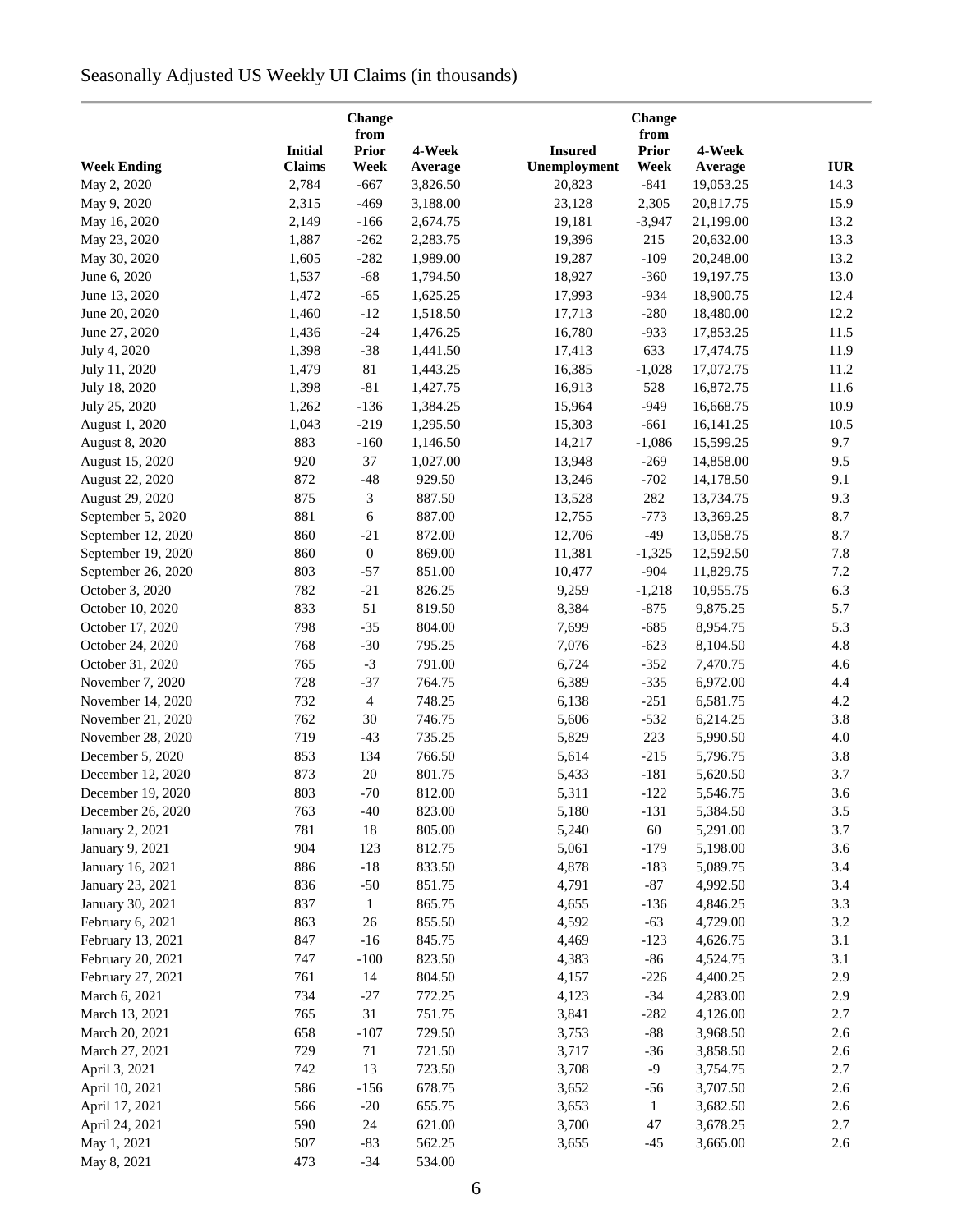| Pandemic Unemployment Assistance Claims - Not Seasonally Adjusted |  |  |  |
|-------------------------------------------------------------------|--|--|--|
|                                                                   |  |  |  |

|                      |                  | PUA Initial Claims Filed During Week Ended May 8 |                  | PUA Continued Claims For Week Ended Apr 24 |                  |                  |
|----------------------|------------------|--------------------------------------------------|------------------|--------------------------------------------|------------------|------------------|
| <b>STATE</b>         | Advance          | Prior Wk                                         | Change           | Apr 24                                     | Apr 17           | Change           |
| Alabama              | 2,404            | 2,961                                            | $-557$           | 15,624                                     | 13,081           | 2,543            |
| Alaska               | 227              | 278                                              | $-51$            | 9,202                                      | 9,637            | $-435$           |
| Arizona              | 1,878            | 1,891                                            | $-13$            | 128,154                                    | 83,181           | 44,973           |
| Arkansas             | 1,088            | 1,060                                            | 28               | 42,719                                     | 41,952           | 767              |
| California           | 18,823           | 17,591                                           | 1,232            | 1,726,234                                  | 1,290,024        | 436,210          |
| Colorado             | 616              | 618                                              | $-2$             | 40,898                                     | 42,630           | $-1,732$         |
| Connecticut          | 241              | 250                                              | -9               | 35,286                                     | 36,243           | $-957$           |
| Delaware             | 51               | 43                                               | $\,8$            | 1,810                                      | 5,429            | $-3,619$         |
| District of Columbia | 32               | 32                                               | $\boldsymbol{0}$ | 13,271                                     | 13,481           | $-210$           |
| Florida              | 2,118            | 3,905                                            | $-1,787$         | $\boldsymbol{0}$                           | $\boldsymbol{0}$ | $\boldsymbol{0}$ |
| Georgia              | 899              | 979                                              | $-80$            | 126,521                                    | 127,389          | $-868$           |
| Hawaii               | 323              | 341                                              | $-18$            | 37,565                                     | 38,842           | $-1,277$         |
| Idaho                | 51               | 37                                               | 14               | 4,874                                      | 4,841            | 33               |
| Illinois             | 2,619            | 2,077                                            | 542              | 232,110                                    | 233,422          | $-1,312$         |
| Indiana              | 3,751            | 4,870                                            | $-1,119$         | 122,723                                    | 154,859          | $-32,136$        |
| Iowa                 | 402              | 461                                              | $-59$            | 14,750                                     | 9,140            | 5,610            |
| Kansas               | 273              | 277                                              | $-4$             | 11,330                                     | 10,973           | 357              |
| Kentucky             | 1,625            | 3,005                                            | $-1,380$         | 12,524                                     | 13,389           | $-865$           |
| Louisiana            | 1,741            | 2,043                                            | $-302$           | 105,433                                    | 106,651          | $-1,218$         |
| Maine                | 89               | 284                                              | $-195$           | 13,207                                     | 12,976           | 231              |
| Maryland             | 4,827            | 3,996                                            | 831              |                                            |                  |                  |
|                      |                  |                                                  | 19               | 173,706                                    | 172,495          | 1,211<br>545     |
| Massachusetts        | 1,423            | 1,404                                            |                  | 249,571                                    | 249,026          |                  |
| Michigan             | 2,189            | 2,592                                            | $-403$           | 515,103                                    | 330,468          | 184,635          |
| Minnesota            | $\boldsymbol{0}$ | $\mathfrak{Z}$                                   | $-3$             | 39,870                                     | 39,510           | 360              |
| Mississippi          | 558              | 497                                              | 61               | 28,855                                     | 35,220           | $-6,365$         |
| Missouri             | 907              | 1,155                                            | $-248$           | 37,240                                     | 39,550           | $-2,310$         |
| Montana              | 267              | 213                                              | 54               | 12,359                                     | 12,817           | $-458$           |
| Nebraska             | 72               | 42                                               | 30               | 2,746                                      | 2,749            | $-3$             |
| Nevada               | 360              | 391                                              | $-31$            | 47,547                                     | 48,594           | $-1,047$         |
| New Hampshire        | 76               | 29                                               | 47               | 8,931                                      | 9,412            | $-481$           |
| New Jersey           | 2,662            | 3,756                                            | $-1,094$         | 311,765                                    | 334,493          | $-22,728$        |
| New Mexico           | 6,462            | 5,393                                            | 1,069            | 33,129                                     | 32,506           | 623              |
| New York             | 2,073            | 2,192                                            | $-119$           | 1,082,728                                  | 1,143,609        | $-60,881$        |
| North Carolina       | 2,324            | 2,241                                            | 83               | 83,370                                     | 84,448           | $-1,078$         |
| North Dakota         | 97               | 90                                               | $\tau$           | 3,212                                      | 3,120            | 92               |
| Ohio                 | 8,556            | 3,671                                            | 4,885            | 340,369                                    | 359,170          | $-18,801$        |
| Oklahoma             | 3,548            | 2,564                                            | 984              | 17,554                                     | 16,908           | 646              |
| Oregon               | 3,441            | 1,888                                            | 1,553            | 81,954                                     | 79,381           | 2,573            |
| Pennsylvania         | 7,429            | 8,688                                            | $-1,259$         | 517,664                                    | 544,382          | $-26,718$        |
| Puerto Rico          | 3,226            | 3,225                                            | $\,1$            | 214,961                                    | 209,817          | 5,144            |
| Rhode Island         | 1,982            | 2,255                                            | $-273$           | 37,951                                     | 37,400           | 551              |
| South Carolina       | 1,248            | 845                                              | 403              | 48,517                                     | 50,346           | $-1,829$         |
| South Dakota         | $\mathbf{1}$     | $\tau$                                           | $-6$             | 534                                        | 583              | $-49$            |
| Tennessee            | 1,502            | 1,578                                            | $-76$            | 56,638                                     | 58,122           | $-1,484$         |
| Texas                | 2,745            | 3,148                                            | $-403$           | 344,440                                    | 441,794          | $-97,354$        |
| Utah                 | 302              | 343                                              | $-41$            | 1,763                                      | 1,760            | 3                |
| Vermont              | 16               | 2,215                                            | $-2,199$         | 10,480                                     | 10,364           | 116              |
| Virgin Islands       | 6                | 7                                                | $-1$             | $\boldsymbol{0}$                           | $\boldsymbol{0}$ | $\boldsymbol{0}$ |
| Virginia             | 1,175            | 214                                              | 961              | 150,448                                    | 130,431          | 20,017           |
| Washington           | 2,494            | 1,863                                            | 631              | 104,162                                    | 103,581          | 581              |
| West Virginia        | 686              | 743                                              | $-57$            | 8,424                                      | 8,952            | $-528$           |
| Wisconsin            | 1,628            | 1,546                                            | 82               | 22,406                                     | 23,252           | $-846$           |
| Wyoming              | 38               | 18                                               | 20               | 1,071                                      | 1,051            | 20               |
| <b>US</b> Total      | 103,571          | 101,815                                          | 1,756            | 7,283,703                                  | 6,863,451        | 420,252          |
|                      |                  |                                                  |                  |                                            |                  |                  |

Note: Information on the Pandemic Unemployment Assistance (PUA) program can be found in UIPL 16-20: PUA [Program information.](https://wdr.doleta.gov/directives/corr_doc.cfm?DOCN=4628) Backdated claims may be included in these figures.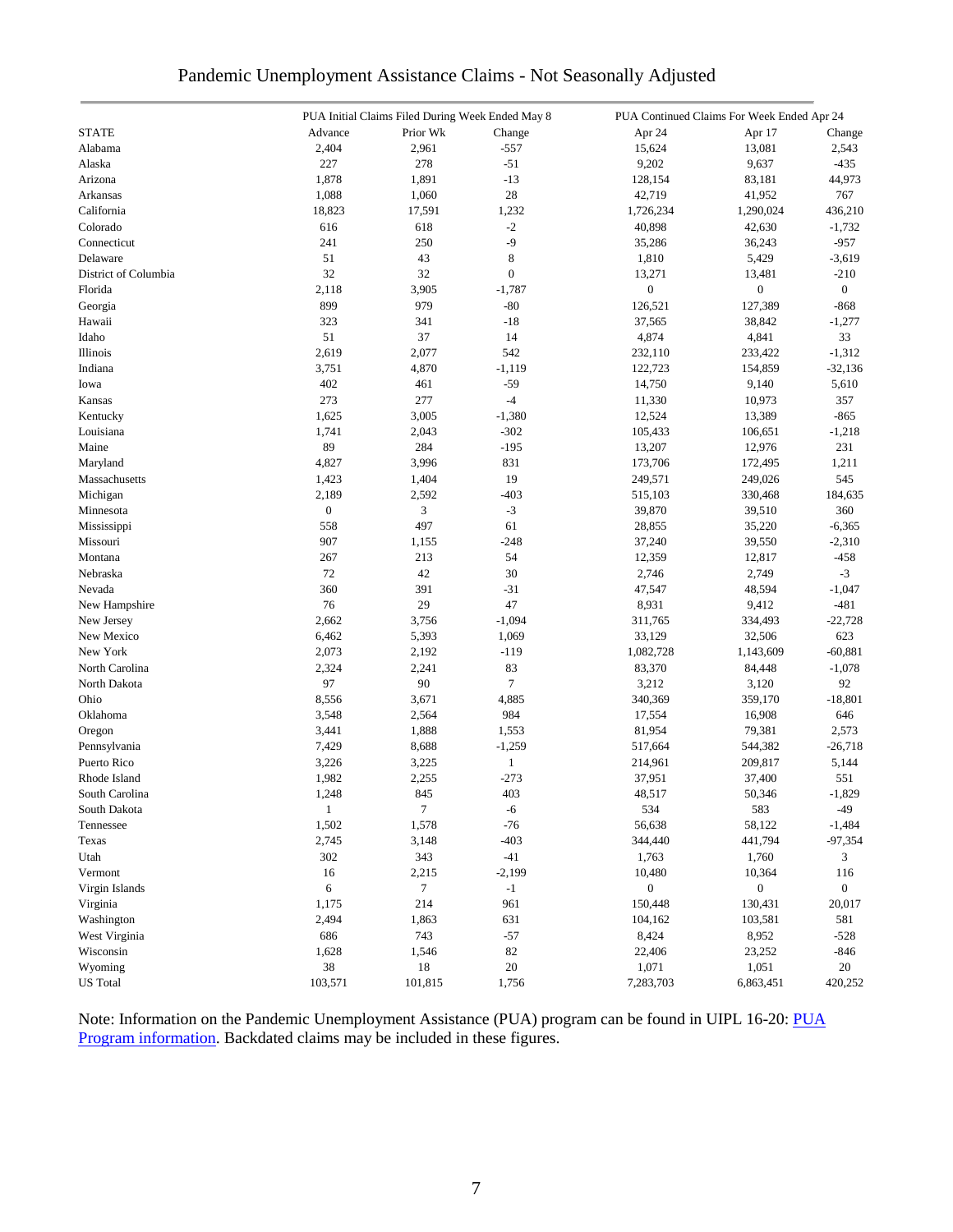### Pandemic Emergency Unemployment Compensation Continued Claims - Not Seasonally Adjusted

|                      |                  |                  | PEUC Claims Filed During Weeks Ended: |                  |                  |
|----------------------|------------------|------------------|---------------------------------------|------------------|------------------|
| <b>STATE</b>         | April 24         | April 17         | Change                                | April 10         | April 3          |
| Alabama              | 51,452           | 50,755           | 697                                   | 49,658           | 53,615           |
| Alaska               | 16,153           | 16,274           | $-121$                                | 16,542           | 16,409           |
| Arizona              | 51,736           | 54,002           | $-2,266$                              | 57,614           | 60,937           |
| Arkansas             | 21,003           | 20,394           | 609                                   | 18,987           | 21,835           |
| California           | 1,074,171        | 723,379          | 350,792                               | 1,047,166        | 1,318,684        |
| Colorado             | 67,171           | 67,603           | $-432$                                | 68,047           | 68,844           |
| Connecticut          | 88,028           | 82,109           | 5,919                                 | 77,004           | 72,320           |
| Delaware             | 2,962            | 14,214           | $-11,252$                             | 14,222           | 14,046           |
| District of Columbia | 5,353            | 5,904            | $-551$                                | 6,516            | 6,720            |
| Florida              | $\boldsymbol{0}$ | $\boldsymbol{0}$ | $\boldsymbol{0}$                      | $\boldsymbol{0}$ | $\boldsymbol{0}$ |
| Georgia              | $\boldsymbol{0}$ | $\boldsymbol{0}$ | $\boldsymbol{0}$                      | $\boldsymbol{0}$ | $\mathbf{0}$     |
| Hawaii               | 9,563            | 31,814           | $-22,251$                             | 35,187           | 32,215           |
| Idaho                | 6,493            | 5,990            | 503                                   | 5,700            | 5,944            |
| Illinois             | 264,207          | 260,760          | 3,447                                 | 260,222          | 262,153          |
| Indiana              | 67,277           | 68,456           | $-1,179$                              | 66,012           | 72,774           |
| Iowa                 | 24,367           | 23,526           | 841                                   | 24,074           | 23,361           |
| Kansas               | 9,364            | 9,446            | $-82$                                 | 11,325           | 8,156            |
| Kentucky             | 27,067           | 29,176           | $-2,109$                              | 24,800           | 29,166           |
| Louisiana            | 72,961           | 73,002           | -41                                   | 72,261           | 73,505           |
| Maine                | 17,108           | 17,164           | $-56$                                 | 17,408           | 17,903           |
| Maryland             | 86,570           | 85,960           | 610                                   | 84,974           | 84,913           |
| Massachusetts        | 227,662          | 223,986          | 3,676                                 | 222,385          | 218,546          |
| Michigan             | 259,966          | 256,547          | 3,419                                 | 286,913          | 251,775          |
| Minnesota            | 181,599          | 180,590          | 1,009                                 | 180,124          | 176,651          |
| Mississippi          | 23,855           | 29,613           | $-5,758$                              | 25,479           | 23,456           |
| Missouri             | 53,585           | 53,943           | $-358$                                | 55,363           | 57,924           |
| Montana              | 7,677            | 8,014            | $-337$                                | 8,140            | 8,601            |
| Nebraska             | 5,367            | 5,158            | 209                                   | 4,850            | 5,097            |
| Nevada               | 96,614           | 98,195           | $-1,581$                              | 95,574           | 104,185          |
| New Hampshire        | 6,773            | 6,880            | $-107$                                | 7,014            | 7,226            |
| New Jersey           | 227,406          | 197,613          | 29,793                                | 197,529          | 192,757          |
| New Mexico           | 39,931           | 38,372           | 1,559                                 | 40,267           | 42,688           |
| New York             | 665,144          | 677,876          | $-12,732$                             | 706,023          | 740,243          |
| North Carolina       | 166,668          | 167,808          | $-1,140$                              | 171,110          | 171,926          |
| North Dakota         | 6,724            | 6,976            | $-252$                                | 5,846            | 7,435            |
| Ohio                 | 121,234          | 121,884          | $-650$                                | 122,863          | 123,283          |
| Oklahoma             | 34,238           | 36,208           | $-1,970$                              | 37,770           | 35,295           |
| Oregon               | 82,597           | 81,918           | 679                                   | 85,120           | 87,349           |
| Pennsylvania         | 291,439          | 286,351          | 5,088                                 | 307,907          | 291,434          |
| Puerto Rico          | 123,238          | 8,648            | 114,590                               | 4,853            | 6,785            |
| Rhode Island         | 18,567           | 18,519           | 48                                    | 19,005           | 19,885           |
| South Carolina       | 71,491           | 77,607           | $-6,116$                              | 77,607           | 79,034           |
| South Dakota         | 1,277            | 1,245            | 32                                    | 1,170            | 1,171            |
| Tennessee            | 55,969           | 57,738           | $-1,769$                              | 58,324           | 58,973           |
| Texas                | 441,882          | 602,468          | $-160,586$                            | 426,994          | 553,093          |
| Utah                 | 11,417           | 11,156           | 261                                   | 10,884           | 11,065           |
| Vermont              | 10,849           | 10,697           | 152                                   | 10,728           | 10,371           |
| Virgin Islands       | 20               | 22               | $-2$                                  | 21               | 26               |
| Virginia             | 14,497           | 16,507           | $-2,010$                              | 16,936           | 17,561           |
| Washington           | 2,255            | 2,337            | $-82$                                 | 2,560            | 2,795            |
| West Virginia        | 17,637           | 17,368           | 269                                   | 17,057           | 17,146           |
| Wisconsin            | 29,640           | 26,650           | 2,990                                 | 25,130           | 38,087           |
| Wyoming              | 4,969            | 4,982            | $-13$                                 | 4,834            | 572              |
| <b>US</b> Total      | 5,265,193        | 4,973,804        | 291,389                               | 5,194,099        | 5,605,935        |

Note: Information on the Pandemic Emergency Unemployment Compensation (PEUC) program can be found in Unemployment Insurance Program Letter (UIPL) 17-20: [PEUC Program information](https://wdr.doleta.gov/directives/corr_doc.cfm?DOCN=8452)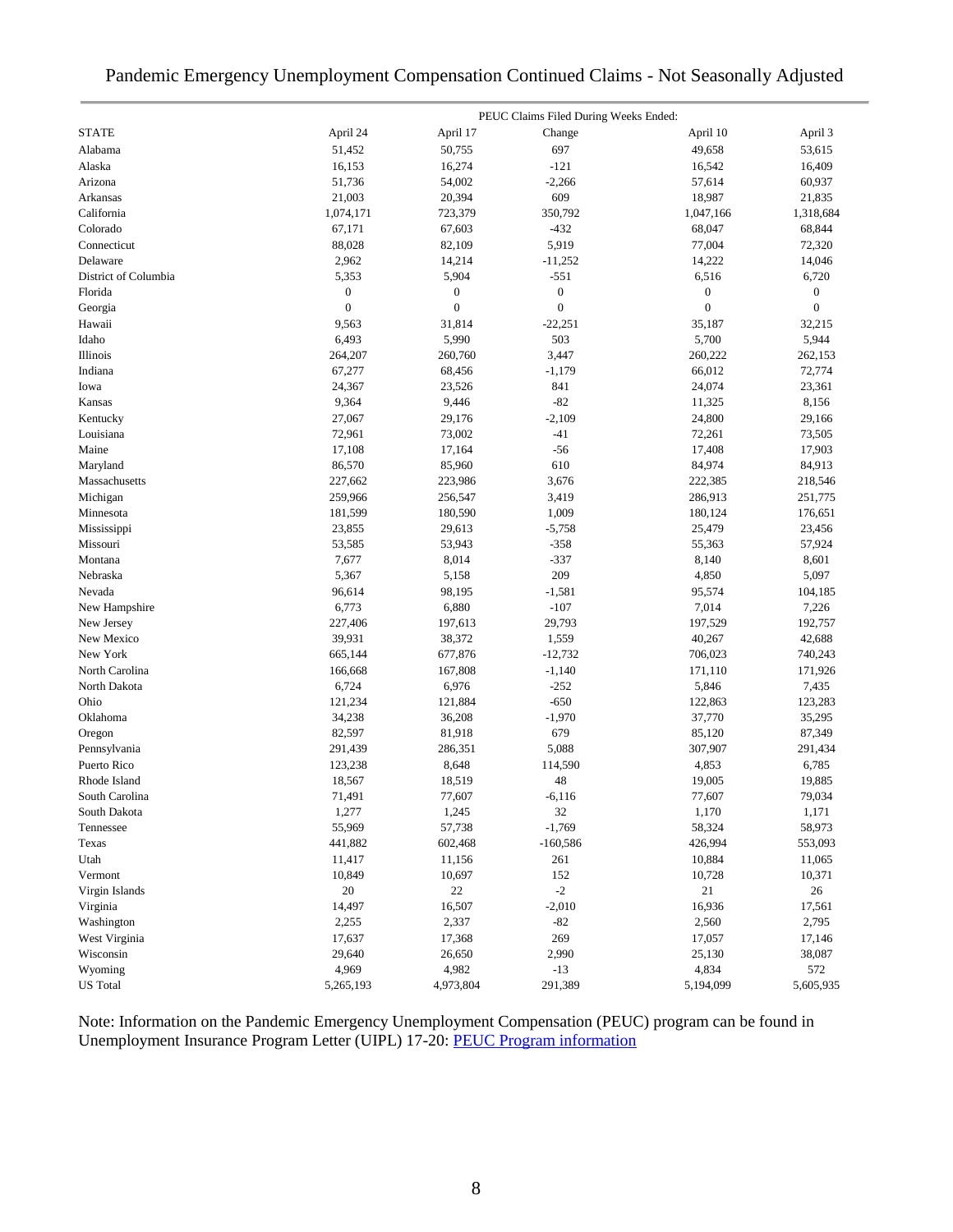|                      |                  | EB Claims Filed During Weeks Ended: |                  |
|----------------------|------------------|-------------------------------------|------------------|
| <b>STATE</b>         | April 24         | April 17                            | Change           |
| Alabama              | $\boldsymbol{0}$ | $\boldsymbol{0}$                    | $\boldsymbol{0}$ |
| Alaska               | 13               | 17                                  | $-4$             |
| Arizona              | 335              | 1,122                               | $-787$           |
| Arkansas             | 27               | 15                                  | 12               |
| California           | 190,968          | 152,949                             | 38,019           |
| Colorado             | 28               | 22                                  | 6                |
| Connecticut          | 1,166            | 959                                 | 207              |
| Delaware             | $\mathbf{1}$     | 10                                  | $-9$             |
| District of Columbia | $\tau$           | 6                                   | $\mathbf{1}$     |
| Florida              | 0                | $\boldsymbol{0}$                    | $\mathbf{0}$     |
| Georgia              | $\boldsymbol{0}$ | $\boldsymbol{0}$                    | $\boldsymbol{0}$ |
| Hawaii               | 9                | 10                                  | $-1$             |
| Idaho                | 11               | 6                                   | 5                |
| Illinois             | 6,906            | 8,228                               | $-1,322$         |
| Indiana              | $\boldsymbol{0}$ | 18                                  | $-18$            |
| Iowa                 | 14               | 83                                  | $-69$            |
| Kansas               | 642              | 619                                 | 23               |
| Kentucky             | $\boldsymbol{0}$ | $\boldsymbol{0}$                    | $\boldsymbol{0}$ |
| Louisiana            | 20               | 22                                  | $-2$             |
| Maine                | 4                | 7                                   | $-3$             |
| Maryland             | 7                | 510                                 | $-503$           |
| Massachusetts        | 3,392            | 3,933                               | $-541$           |
| Michigan             | 2,009            | 3,119                               | $-1,110$         |
| Minnesota            | $\boldsymbol{0}$ | $\overline{4}$                      | $-4$             |
| Mississippi          | 208              | 201                                 | $\tau$           |
| Missouri             | 160              | 59                                  | 101              |
| Montana              | $\overline{2}$   | 10                                  | -8               |
| Nebraska             | 3                | $\boldsymbol{0}$                    | 3                |
| Nevada               | 11,385           | 12,749                              | $-1,364$         |
| New Hampshire        | 16               | 13                                  | 3                |
| New Jersey           | 11,031           | 50,161                              | $-39,130$        |
| New Mexico           | 418              | 472                                 | $-54$            |
| New York             | 181,938          | 185,496                             | $-3,558$         |
| North Carolina       | 103              | 103                                 | $\boldsymbol{0}$ |
| North Dakota         | $\boldsymbol{0}$ | $\boldsymbol{0}$                    | $\boldsymbol{0}$ |
| Ohio                 | 38               | 13                                  | 25               |
| Oklahoma             | $\boldsymbol{0}$ | $\boldsymbol{0}$                    | $\boldsymbol{0}$ |
| Oregon               | 79               | 131                                 | $-52$            |
| Pennsylvania         | 6,553            | 7,318                               | $-765$           |
| Puerto Rico          | 4,196            | 720                                 | 3,476            |
| Rhode Island         | 410              | 473                                 | -63              |
| South Carolina       | 39               | 87                                  | $-48$            |
| South Dakota         | $\boldsymbol{0}$ | $\boldsymbol{0}$                    | $\boldsymbol{0}$ |
| Tennessee            | 34               | 38                                  | $-4$             |
| Texas                | 10,136           | 23,014                              | $-12,878$        |
| Utah                 | $\boldsymbol{0}$ | $\boldsymbol{0}$                    | $\boldsymbol{0}$ |
| Vermont              | 3                | 5                                   | $-2$             |
| Virgin Islands       | 14               | $10\,$                              | $\overline{4}$   |
|                      | 360              | 351                                 | 9                |
| Virginia             | 32               | 11                                  | 21               |
| Washington           | 8                | 9                                   | $-1$             |
| West Virginia        |                  |                                     |                  |
| Wisconsin            | 481              | 556                                 | $-75$            |
| Wyoming              | 3                | $\tau$                              | $-4$             |
| <b>US</b> Total      | 433,209          | 453,666                             | $-20,457$        |

Note: Information on the EB program can be found here: [EB Program information](https://oui.doleta.gov/unemploy/extenben.asp)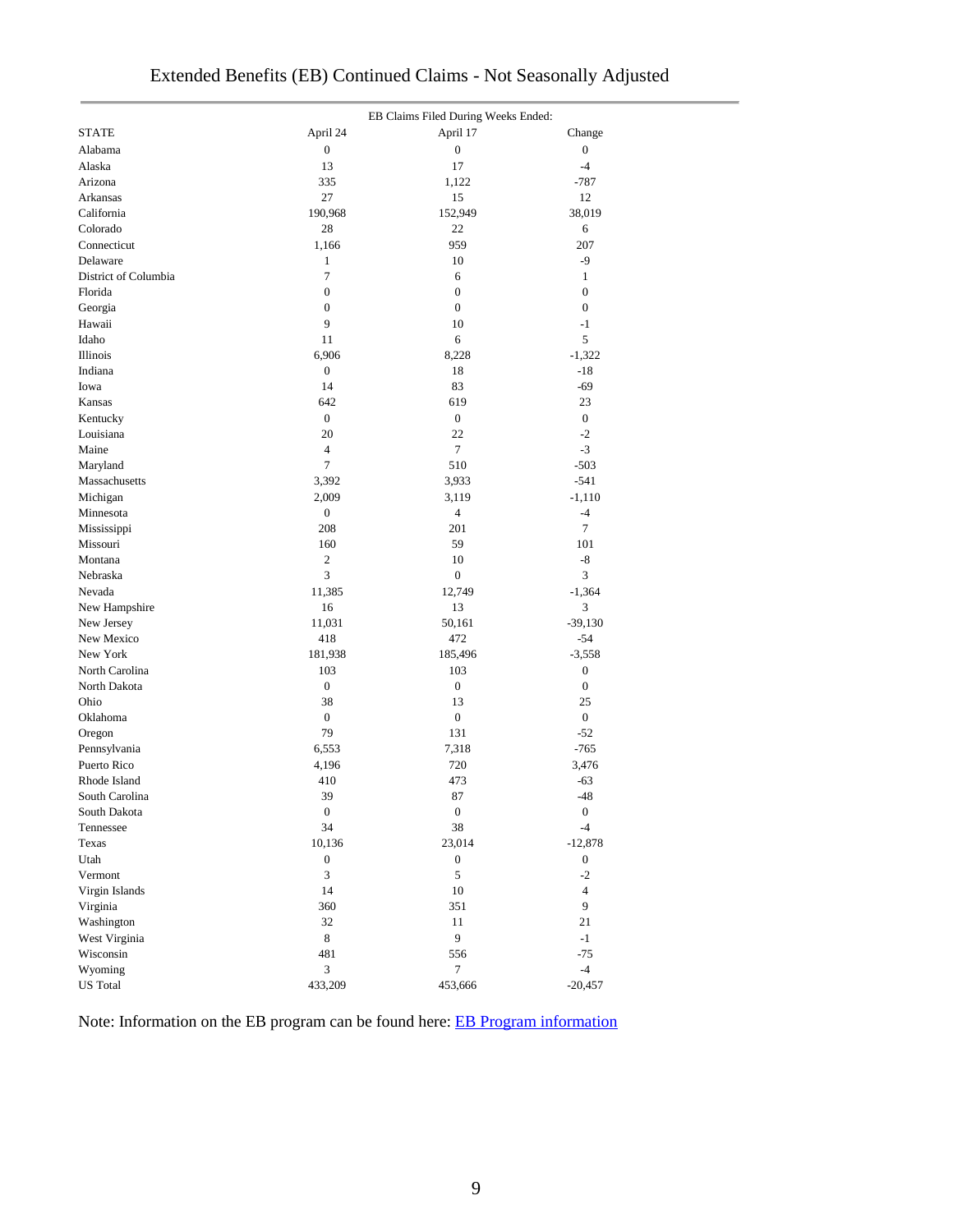#### INITIAL CLAIMS FILED DURING WEEK ENDED MAY 1

| INSURED UNEMPLOYMENT FOR WEEK ENDED |  |
|-------------------------------------|--|
| APRII.24                            |  |

|                      |                | LAST               | <b>CHANGE FROM</b><br><b>YEAR</b> |                        |                  |                     |            | <b>LAST</b>    | <b>CHANGE FROM</b><br><b>YEAR</b> |                   |                  | <b>ALL PROGRAMS</b><br><b>EXCLUDING</b><br><b>RAILROAD</b> |
|----------------------|----------------|--------------------|-----------------------------------|------------------------|------------------|---------------------|------------|----------------|-----------------------------------|-------------------|------------------|------------------------------------------------------------|
| <b>STATE NAME</b>    | <b>STATE</b>   | <b>WEEK</b>        | AGO                               | UCFE <sup>1</sup>      | UCX <sup>1</sup> | STATE $(\%)^2$ WEEK |            |                | AGO                               | UCFE <sup>1</sup> | UCX <sup>1</sup> | <b>RETIREMENT</b>                                          |
| Alabama              | 10,325         | 509                | $-18,660$                         | 25                     | 14               | 18,099              | 1.0        | $-507$         | $-196,585$                        | 38                | 37               | 18,174                                                     |
| Alaska               | 2,829          | $-569$             | $-5,889$                          | 13                     | $\boldsymbol{0}$ | 12,949              | 4.5        | $-494$         | $-36,944$                         | 117               | 23               | 13,089                                                     |
| Arizona              | 7,267          | $-406$             | $-35,756$                         | 4                      | $\mathbf{1}$     | 54,641              | 1.9        | 2,804          | $-164, 119$                       | 182               | 125              | 54,948                                                     |
| Arkansas             | 2,654          | $-453$             | $-10,794$                         | 5                      | $\mathbf{1}$     | 20,053              | 1.7        | 67             | $-99,279$                         | 125               | 29               | 20,207                                                     |
| California           | 70,766         | $-7,840$           | $-245,491$                        | 180                    | 83               | 583,538             | 3.5        | 2,030          | -4,224,823                        | 2,545             | 1,278            | 587,361                                                    |
| Colorado             | 4,503          | $-1,340$           | $-23,857$                         | 4                      | 9                | 61,309              | 2.4        | $-638$         | $-167,374$                        | 142               | 130              | 61,581                                                     |
| Connecticut          | 4,918          | $-984$             | $-31,220$                         | 11                     | 8                | 76,013              | 4.9        | $-5,459$       | $-221,536$                        | 293               | 64               | 76,370                                                     |
| Delaware             | 5,466          | 1,294              | $-831$                            | 5                      | 3                | 11,312              | 2.6        | 621            | $-41,189$                         | 63                | 25               | 11,400                                                     |
| District of Columbia | 1,551          | $-1,237$           | $-6,562$                          | 37                     | $\mathbf{1}$     | 19,891              | 3.6        | $-85$          | $-38,743$                         | 1,025             | 6                | 20,922                                                     |
| Florida              | 19,765         | $-8,252$           | $-155,095$                        | 34                     | 35               | 126,561             | 1.5        | $-3,067$       | $-318,000$                        | 458               | 241              | 127,260                                                    |
| Georgia              | 25,429         | $-3,335$           | $-202,923$                        | 26                     | 10               | 139,595             | 3.3        | 9,628          | $-746,169$                        | 623               | 309              | 140,527                                                    |
| Hawaii               | 2,794          | $-411$             | $-12,383$                         | 2                      | 11               | 17,405              | 3.1        | $-431$         | $-70,705$                         | 106               | 120              | 17,631                                                     |
| Idaho                | 3,392          | $-1$               | $-4,103$                          | 4                      | $\overline{4}$   | 9,680               | 1.3        | 269            | $-62,114$                         | 64                | 18               | 9,762                                                      |
| Illinois             | 15,134         | $-2,007$           | $-59,342$                         | 12                     | 6                | 247,832             | 4.4        | 17,097         | $-448,139$                        | 815               | 184              | 248,831                                                    |
| Indiana              | 8,581          | $-5,926$           | $-33,709$                         | 32                     | 14               | 64,342              | 2.2        | 4,726          | $-206,906$                        | 282               | 87               | 64,711                                                     |
| Iowa                 | 3,145          | $-810$             | $-20,096$                         | 5                      | $\mathfrak{2}$   | 27,764              | 1.9        | $-2,768$       | $-151,846$                        | 70                | 17               | 27,851                                                     |
| Kansas               | 2,390          | 236                | $-9,526$                          | $\mathbf{0}$           | $\boldsymbol{0}$ | 8,551               | 0.6        | 240            | $-93,778$                         | 34                | 20               | 8,605                                                      |
| Kentucky             | 12,151         | 4,714              | $-57,221$                         | $\overline{2}$         | $\mathbf{1}$     | 21,323              | 1.2        | $-2,249$       | $-234,877$                        | 69                | 52               | 21,444                                                     |
| Louisiana            | 6,783          | $-331$             | $-44,158$                         | 9                      | $\overline{4}$   | 52,018              | 2.9        | 710            | $-257,995$                        | 94                | 19               | 52,131                                                     |
| Maine                | 1,391          | $-298$             | $-5,602$                          | $\overline{4}$         | $\mathbf{1}$     | 13,721              | 2.4        | $-133$         | $-63,052$                         | 36                | 11               | 13,768                                                     |
| Maryland             | 8,677          | 117                | $-54,628$                         | 16                     | 3                | 45,129              | 2.1        | 474            | $-181,914$                        | 292               | 112              | 45,533                                                     |
| Massachusetts        | 11,881         | $-3,240$           | $-44,003$                         | 46                     | 10               | 111,869             | 3.3        | 14,644         | $-458,087$                        | 289               | 119              | 112,277                                                    |
| Michigan             | 31,356         | 352                | $-36,043$                         | 5                      | $\mathfrak{2}$   | 122,497             | 3.1        | 12,548         | $-873,877$                        | 152               | 43               | 122,692                                                    |
| Minnesota            | 4,310          | $-348$             | $-37,182$<br>$-22,217$            | 12<br>$\boldsymbol{0}$ | 6                | 80,853              | 3.0        | $-5,681$       | $-339,359$                        | 154               | 83               | 81,090                                                     |
| Mississippi          | 3,528<br>8,305 | $-455$<br>$-4,183$ | $-44,222$                         | 8                      | 1<br>3           | 27,390              | 2.6<br>2.2 | $-668$         | $-134,688$                        | 177<br>188        | 21               | 27,588                                                     |
| Missouri<br>Montana  | 1,484          | $-315$             | $-3,112$                          | 8                      | 3                | 57,477<br>10,267    | 2.3        | 4,565<br>$-74$ | $-189,186$<br>$-52,867$           | 141               | 16<br>18         | 57,681<br>10,426                                           |
| Nebraska             | 1,409          | 52                 | $-5,009$                          | 3                      | 3                | 8,421               | 0.9        | 377            | $-60,461$                         | 11                | 5                | 8,437                                                      |
| Nevada               | 8,979          | $-2,075$           | $-19,571$                         | 4                      | $\mathbf{1}$     | 82,203              | 6.4        | 2,283          | $-221,370$                        | 127               | 97               | 82,427                                                     |
| New Hampshire        | 499            | $-1,010$           | $-11,976$                         | 1                      | $\mathbf{1}$     | 19,319              | 3.1        | $-758$         | $-96,261$                         | 39                | $\mathbf{1}$     | 19,359                                                     |
| New Jersey           | 14,324         | 2,002              | $-74,002$                         | 19                     | 18               | 113,091             | 3.0        | $-4,617$       | $-529,560$                        | 293               | 182              | 113,566                                                    |
| New Mexico           | 3,953          | 373                | $-9,722$                          | 2                      | $\mathfrak{2}$   | 27,449              | 3.6        | $-246$         | $-68,708$                         | 194               | 51               | 27,694                                                     |
| New York             | 31,523         | $-9,533$           | $-163,587$                        | 14                     | 22               | 369,325             | 4.2        | $-5,746$       | $-1,380,246$                      | 406               | 364              | 370,095                                                    |
| North Carolina       | 7,051          | $-3,058$           | $-78,905$                         | $\mathfrak{2}$         | $\,8$            | 48,704              | 1.1        | $-782$         | $-542,341$                        | 186               | 208              | 49,098                                                     |
| North Dakota         | 770            | $-425$             | $-3,274$                          | 1                      | $\mathbf{0}$     | 4,626               | 1.2        | $-820$         | $-31,201$                         | 14                | 5                | 4,645                                                      |
| Ohio                 | 18,697         | $-2,844$           | $-42,790$                         | 13                     | 13               | 115,209             | 2.2        | $-6,196$       | $-644,127$                        | 183               | 158              | 115,550                                                    |
| Oklahoma             | 10,977         | $-6,392$           | $-82,908$                         | 13                     | 6                | 25,131              | 1.7        | $-907$         | $-129,540$                        | 93                | 42               | 25,266                                                     |
| Oregon               | 10,993         | $-397$             | $-37,127$                         | 44                     | 12               | 58,994              | 3.2        | $-1,135$       | $-249,995$                        | 501               | 87               | 59,582                                                     |
| Pennsylvania         | 21,960         | $-2,327$           | $-36,280$                         | 117                    | 26               | 214,640             | 4.0        | $-4,071$       | $-1,018,659$                      | 1,235             | 426              | 216,301                                                    |
| Puerto Rico          | 2,777          | 824                | $-19,109$                         | $\overline{4}$         | $\overline{4}$   | 35,925              | 4.4        | 12,002         | $-109,215$                        | 299               | 36               | 36,260                                                     |
| Rhode Island         | 7,764          | $-277$             | $-1,324$                          | 4                      | $\overline{2}$   | 20,379              | 4.6        | 2,515          | $-77.194$                         | 67                | 48               | 20,494                                                     |
| South Carolina       | 2,899          | $-192$             | -44,774                           | 13                     | 11               | 39,552              | 2.0        | $-1,292$       | $-220,857$                        | 55                | 76               | 39,683                                                     |
| South Dakota         | 264            | $-124$             | $-3,665$                          | 3                      | $\boldsymbol{0}$ | 3,202               | $0.8\,$    | 254            | $-20,589$                         | 43                | 3                | 3,248                                                      |
| Tennessee            | 8,255          | $-1,582$           | $-28,068$                         | 14                     | 11               | 52,236              | 1.6        | $-1,302$       | $-288,013$                        | 75                | 43               | 52,354                                                     |
| Texas                | 30,225         | $-3,618$           | $-213,710$                        | 79                     | 114              | 250,868             |            | $2.1 - 19,630$ | $-882,456$                        | 1,007             | 1,405            | 253,280                                                    |
| Utah                 | 3,729          | $-2,840$           | $-5,263$                          | 19                     | 8                | 13,570              | 0.9        | 1,211          | $-79,302$                         | 82                | 20               | 13,672                                                     |
| Vermont              | 6,372          | 1,142              | 2,497                             | $\boldsymbol{0}$       | $\boldsymbol{0}$ | 12,595              | 4.5        | 1,073          | $-47,940$                         | 19                | $\boldsymbol{0}$ | 12,614                                                     |
| Virgin Islands       | 209            | 14                 | 164                               | $\mathbf{1}$           | $\boldsymbol{0}$ | 1,316               | 3.6        | -464           | $-566$                            | $\boldsymbol{0}$  | 6                | 1,322                                                      |
| Virginia             | 12,231         | $-25,125$          | $-47,400$                         | 19                     | $\,8\,$          | 55,195              | 1.5        | 914            | $-321,494$                        | 267               | 244              | 55,706                                                     |
| Washington           | 10,780         | $-1,134$           | -91,436                           | 11                     | 14               | 76,346              | 2.3        | $-1,565$       | $-527,702$                        | 391               | 495              | 77,232                                                     |
| West Virginia        | 5,098          | $-2,967$           | $-8,129$                          | 3                      | $\mathbf{1}$     | 17,209              | 2.7        | 608            | $-93,168$                         | 167               | 28               | 17,404                                                     |
| Wisconsin            | 10,351         | $-1,001$           | -27,534                           | 13                     | $\mathfrak s$    | 84,704              | 2.7        | $-7,175$       | $-229,321$                        | 166               | 49               | 84,919                                                     |
| Wyoming              | 858            | $-305$             | $-1,996$                          | $\boldsymbol{2}$       | $\boldsymbol{0}$ | 3,937               | 1.6        | $-70$          | $-13,584$                         | 50                | $\mathbf{1}$     | 3,988                                                      |
| Totals               |                |                    | 513,722 -98,338 -2,279,523        | 927                    | 526              | 3,796,225 2.7       |            |                | 12,630 -17,958,021 14,544 7,287   |                   |                  | 3,818,056                                                  |

Figures appearing in columns showing over-the-week changes reflect all revisions in data for prior week submitted by state agencies.

1. The Unemployment Compensation program for Federal Employees (UCFE) and the Unemployment Compensation for Ex-servicemembers (UCX) exclude claims filed jointly under other programs to avoid duplication.

2. Rate is not seasonally adjusted. The source of U.S. total covered employment is BLS.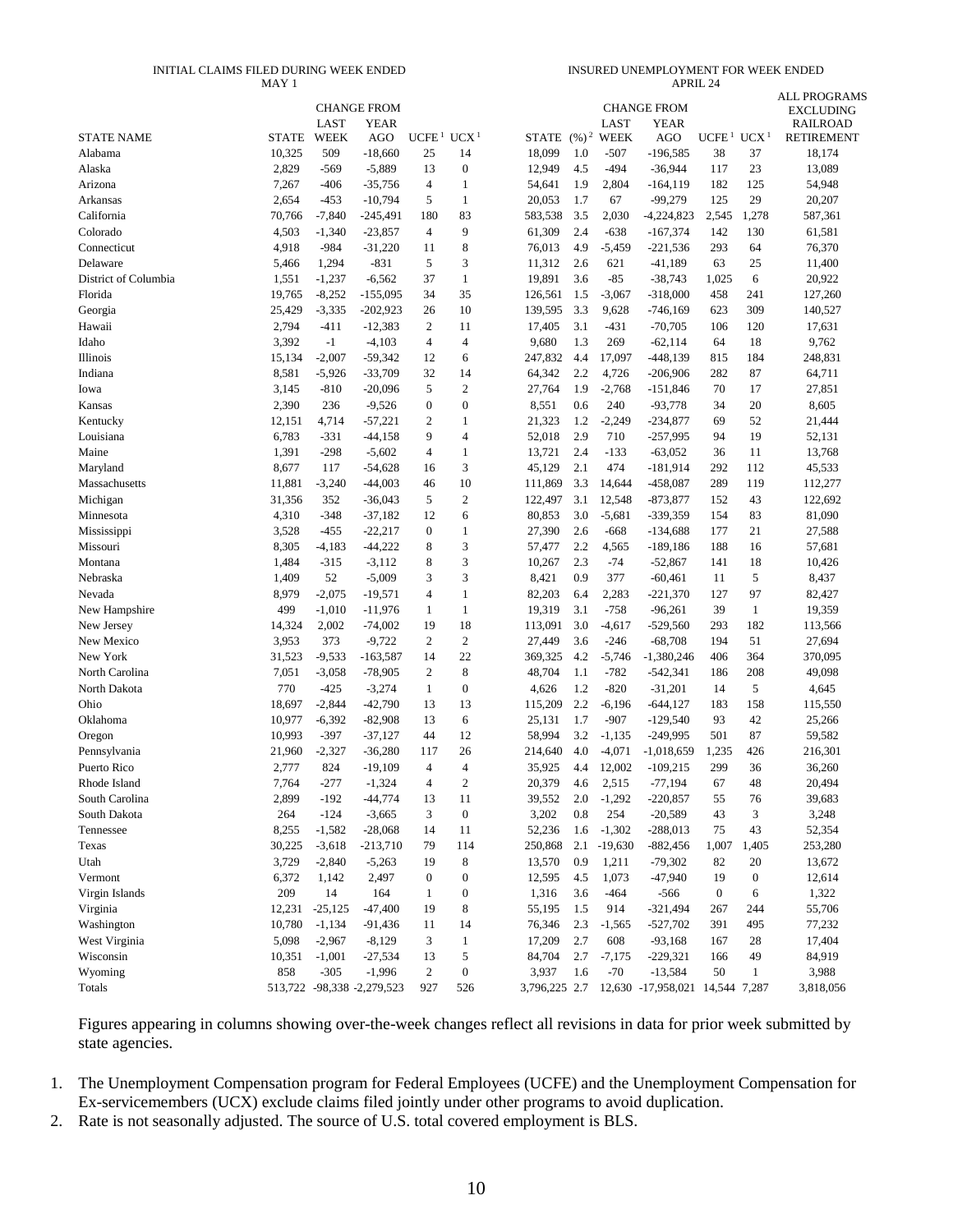## **UNADJUSTED INITIAL CLAIMS FOR WEEK ENDED MAY 1, 2021**

### STATES WITH AN INCREASE OF MORE THAN 1,000

| <b>State</b> | <b>Change</b> | <b>State Supplied Comment</b> |
|--------------|---------------|-------------------------------|
| KY           | $+4.714$      | No comment.                   |
| NJ           | $+2,002$      | No comment.                   |
| DE           | $+1.294$      | No comment.                   |
| <b>VT</b>    | $+1,142$      | No comment.                   |

### STATES WITH A DECREASE OF MORE THAN 1,000

| <b>State</b> | <b>Change</b> | <b>State Supplied Comment</b>                                                                    |
|--------------|---------------|--------------------------------------------------------------------------------------------------|
| VA           | $-25,125$     | No comment.                                                                                      |
| NY.          | $-9,533$      | Fewer layoffs in the health care and social assistance, retail trade, and accommodation and food |
|              |               | services industries.                                                                             |
| FL           | $-8,252$      | No comment.                                                                                      |
| CA           | $-7,840$      | Fewer layoffs in the service industry.                                                           |
| OK           | $-6,392$      | No comment.                                                                                      |
| IN           | $-5,926$      | No comment.                                                                                      |
| MO           | $-4,183$      | Fewer layoffs in the manufacturing and administrative and support and waste management and       |
|              |               | remediation services industries.                                                                 |
| TX           | $-3,618$      | No comment.                                                                                      |
| GA           | $-3,335$      | Fewer layoffs in the trade, educational services, and accommodation and food services            |
|              |               | industries.                                                                                      |
| <b>MA</b>    | $-3,240$      | No comment.                                                                                      |
| NC           | $-3,058$      | Fewer layoffs in the transportation and warehousing, accommodation and food services, and        |
|              |               | administrative and support and waste management and remediation services industries.             |
| WV           | $-2,967$      | No comment.                                                                                      |
| <b>OH</b>    | $-2,844$      | No comment.                                                                                      |
| UT           | $-2,840$      | No comment.                                                                                      |
| PA           | $-2,327$      | Fewer layoffs in the transportation and warehousing and construction industries.                 |
| <b>NV</b>    | $-2,075$      | No comment.                                                                                      |
| $\mathbf{I}$ | $-2,007$      | No comment.                                                                                      |
| TN           | $-1,582$      | No comment.                                                                                      |
| $\rm CO$     | $-1,340$      | No comment.                                                                                      |
| DC           | $-1,237$      | No comment.                                                                                      |
| <b>WA</b>    | $-1,134$      | No comment.                                                                                      |
| <b>NH</b>    | $-1,010$      | No comment.                                                                                      |
| WI           | $-1,001$      | No comment.                                                                                      |